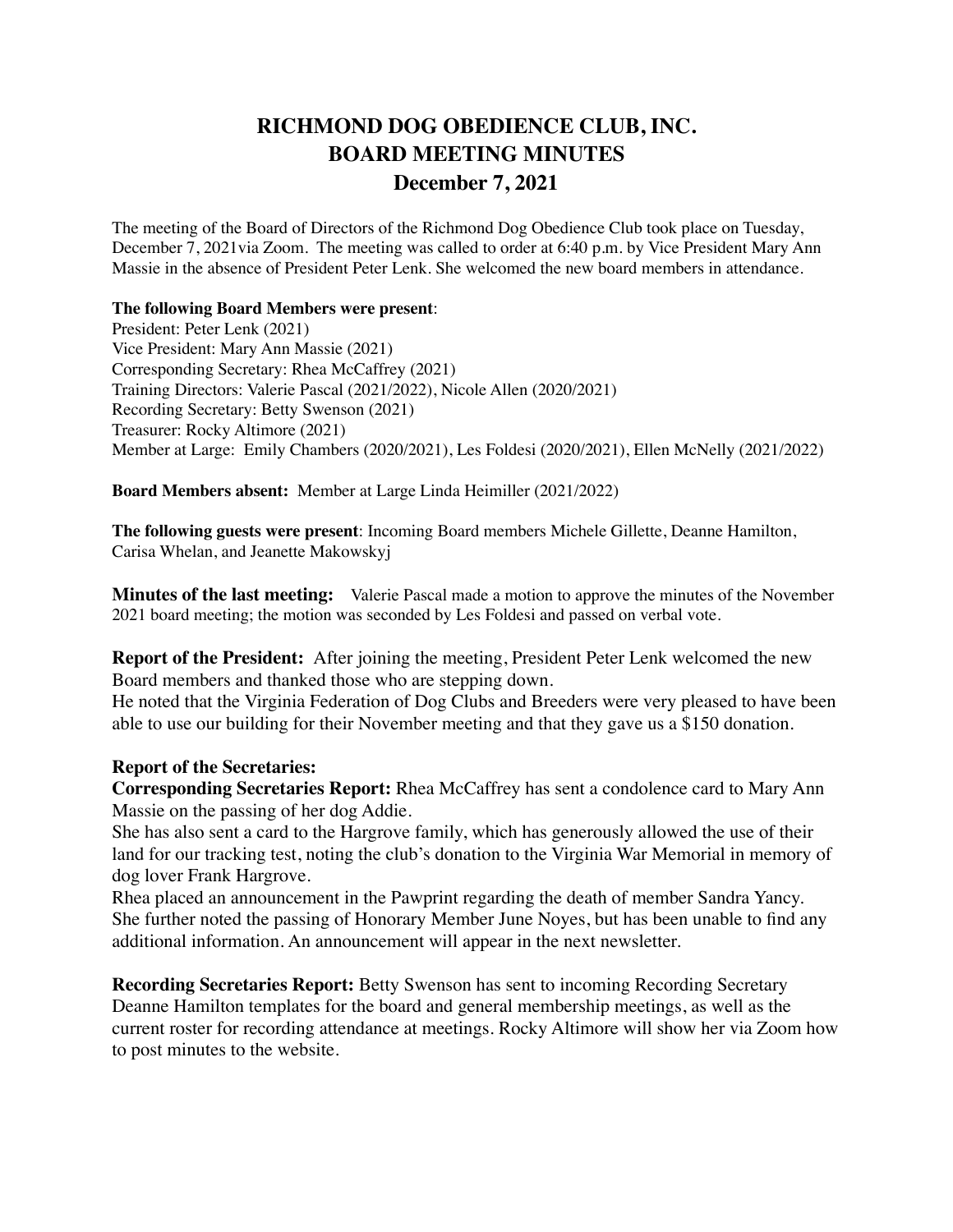**Report of the Treasurer:** Rocky Altimore reported for November 2021:

| Income   | \$4874.97 |
|----------|-----------|
| Expenses | \$5104.43 |
| Net loss | \$229.46  |
|          |           |

He said that training income was down slightly, not unexpected during the holiday season.

## **Report of Committees**

**-Buildings and Grounds:** Les Foldesi has repaired the concrete curb that keeps getting moved and has gotten the outdoor lighting fixed.

**-Matches:** Mary Ann Massie said that the run-thrus for trial entrants on Thanksgiving weekend went well and will be repeated before our next Obedience/Rally trials.

Ellen McNelly noted that the new camera & TV system was in use for these run-thrus and that it worked great.

**-Membership and Orientation:** Emily Chambers has a few prospective members in the pipeline. There will be a Zoom orientation meeting on January 25, 2022 at 6:00 p.m.

**-Trials and Events**: Mary Ann Massie reported that the event secretary for the upcoming Obedience/ Rally Trials did an outstanding job. As Covid cases are increasing in our area, masks will be required in the building for the trials.

Susan Newton will chair the February 2022 trial, and Reade Johnson the June 2022 one.

Nicole Allen said the application for the March 18,19, &20, 2022 FCAT needs to be in by the end of the week. There will also be CATs on March 16 & 17, so lots of volunteers will be needed. Three FCATs are also planned for October 2022.

Les Foldesi submitted the November 20, 2021 Farm Dog Certification test report: Farm Dog Budget

|                             | Proposed | Actual   |
|-----------------------------|----------|----------|
| Port-a John                 | \$100.00 | \$132.50 |
| Ribbons                     | \$100.00 | \$170.42 |
| Thompson-Land owner         | \$100.00 | \$100.00 |
| AKC Application Fee \$70.00 | \$70.00  |          |
| <b>AKC</b> Recording Fee    | \$-      | \$84.00  |
| Total                       | \$370.00 | \$556.92 |
| Revenue                     |          | \$735.00 |
| <b>Net</b>                  |          | \$178.08 |

Remarks: 24 entries in two events; 12 showed under each judge

Stineman placed a 15% surcharge for ribbons.

We have enough ribbons for 38 qualifiers for the next Farm Dog Certification Test